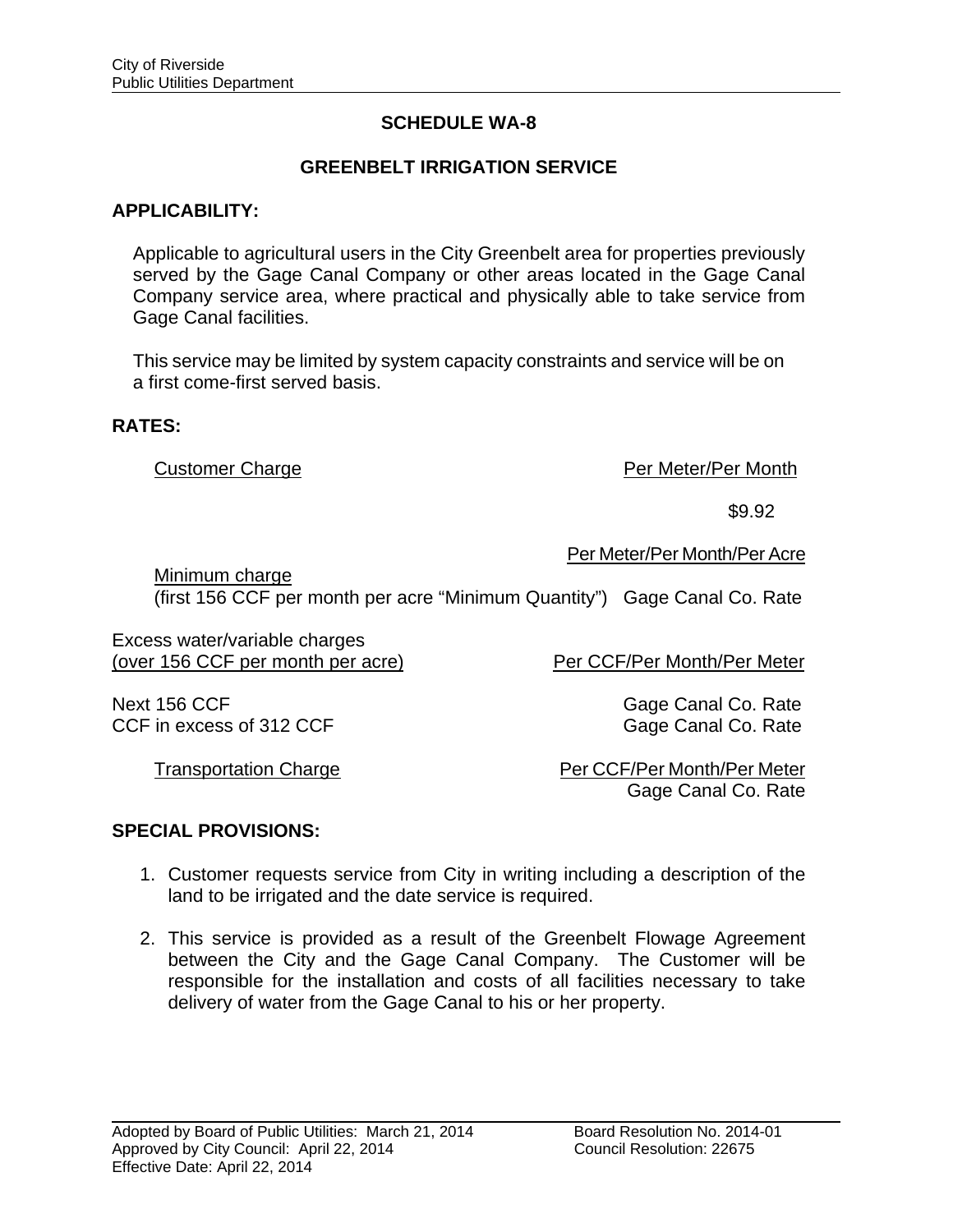Schedule WA-8 Greenbelt Irrigation Service -2-

The Customer will be responsible for the coordination and scheduling of water delivery with the Gage Canal Company in accordance with the Gage Canal Company By-laws, procedures and operating practices, and the payment of the initial set-up charge to the Gage Canal Company.

- 3. Service under this rate schedule will require the installation of forced sprinkler irrigation systems or other suitable alternative. Furrow irrigation systems will not be allowed under this rate. Such irrigation system shall be designed and installed to adjust and adapt to the Gage Canal Company irrigation water delivery schedule procedures and operating practices.
- 4. Water delivery shall be limited to the months when the Gage Canal is in operation. In accordance with the Gage Canal Company By-laws, the Customer may accumulate the Minimum Quantity of water to which he or she is entitled, in continuous flow or its equivalent taken monthly for any period of time, not in any case, however, to exceed thirty (30) days nor in excess of the capacity of the distributing pipe or pipes to his or her land or lands. No water will be accumulated for those months during which the Gage Canal is not in operation.

When calculating allowable CCF under the minimum charge use only whole CCF as follows:

A 4.79 acre parcel would be allowed 747 CCF per month.  $4.79 \times 156 = 747.24$ 

A 4.32 acre parcel would be allowed 674 CCF per month.  $4.32 \times 156 = 673.92$ 

- 5. Customers will be billed monthly by the City for the minimum charge for the previous month, regardless of water delivery during that month, and actual excess water delivered by the Gage Canal Company during the previous month. Any disputes regarding the amount of delivered water are to be resolved between the Customer and the Gage Canal Company. The minimum charge applies each month, including those months when no water deliveries are made or the Gage Canal is not in operation.
- 6. This rate schedule will be available as long as the Greenbelt Flowage Agreement between the City and Gage Canal Company is in effect.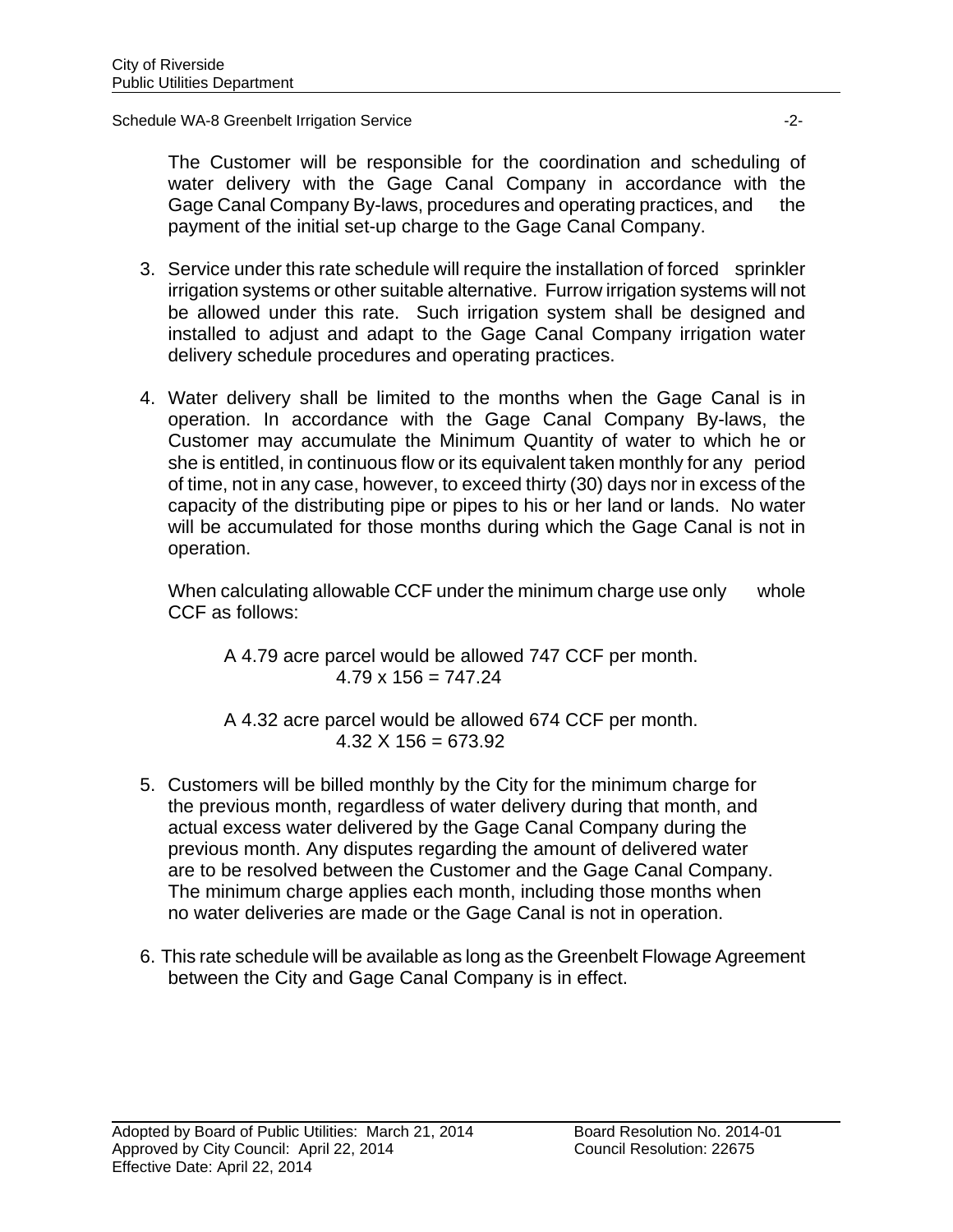Schedule WA-8 Greenbelt Irrigation Service -3-

- 7. The prescribed rates for this Customer class will be based on rates and assessments charged to the City by the Gage Canal Company for service under this rate schedule.
- 8. The prescribed charges shall be subject to a Purchased Water Cost Adjustment (PWCA). The PWCA shall reflect the additional costs of replacement water from Western Municipal Water District or other sources, necessary to meet irrigation water requirements of this Schedule WA-8. The PWCA shall be reviewed by the Utility Director and, if necessary changed every six (6) months following the effective date of this rate schedule, without public hearing or further approval by the Board or the City Council. The PWCA amount (in \$ per CCF) and effective dates are:

| <b>Effective Date</b> | \$/CCF |
|-----------------------|--------|
| 6/1/03                | $-()$  |

9. Water Conservation Surcharge

The rates and charges above are subject to a surcharge (Water Conservation Surcharge) as adopted via City Council Resolution No. 22675 on April 22, 2014 and such surcharge as is in effect from time to time. The Water Conservation Surcharge will be applied to the Customer's total water usage charge including without limitation the quantity rates, customer and minimum charge for the applicable billing period.

- 10. Applicable Rate Schedule
	- a. Applicable Rate Schedule

For Customers applying for service at an existing service address, the Utility will assign a water rate schedule based on the characteristics of the service address. The Utility will presume that any water rate previously assigned to that service address is the appropriate schedule, unless the Customer requests a review for another applicable rate schedule, rate, or optional provision. In certain situations when a Customer does not qualify for a water rate previously assigned to that service address, the Utility will assign the applicable rate to the Customer. The Utility assumes no responsibility for advising the Customer of lower optional rates under existing schedules